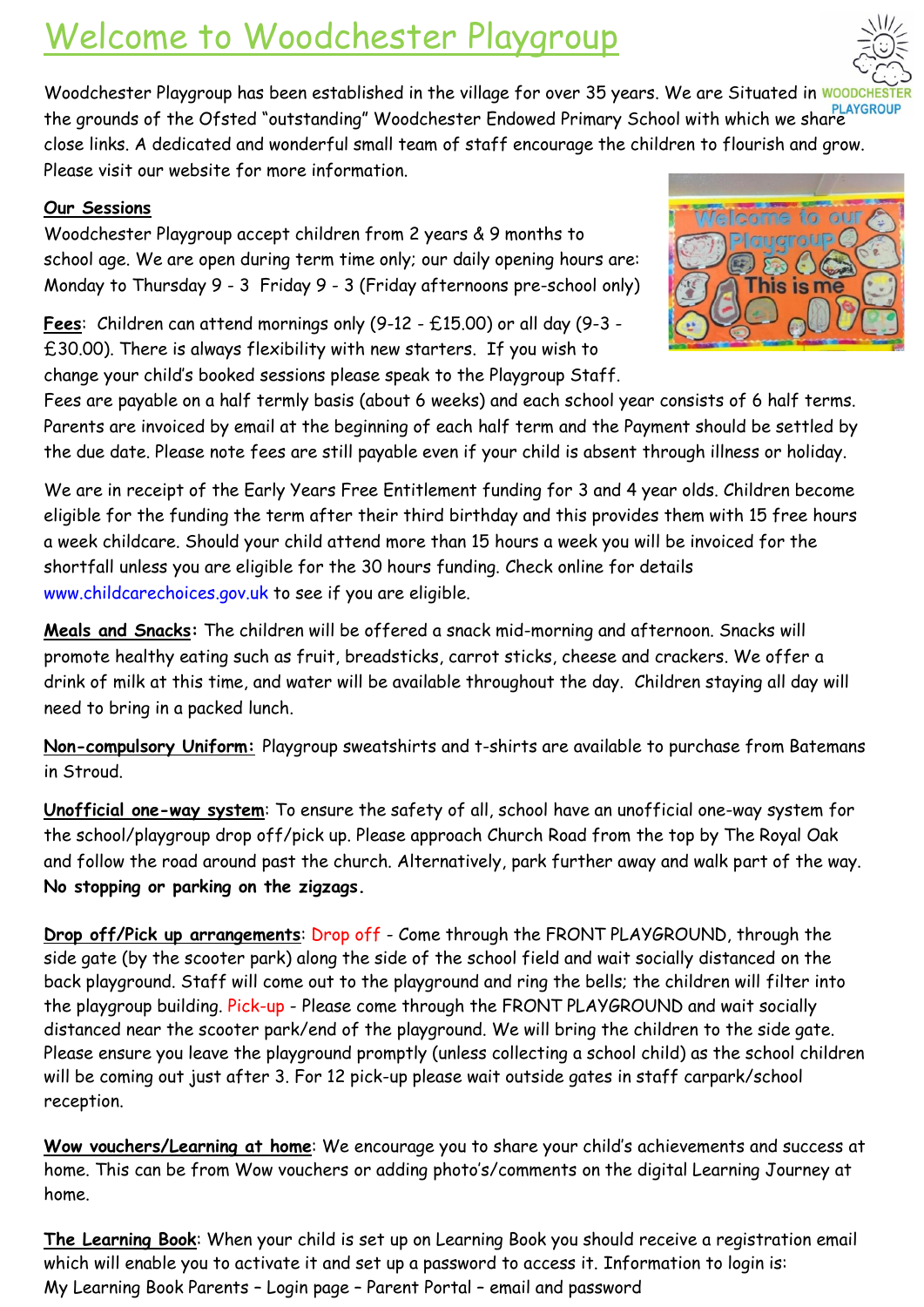**Absence/Illness**: Please let us know if your child will be absent from their session.

**Fundraising**: We are a registered charity and to enable us to keep our fees low, we rely on various fundraising events throughout the year. We depend on your help for this. All parents are welcome to our half term committee meetings where any ideas regarding fundraising/planning are very

**Policies:** These can be found on our website or we hold a copy in setting. Please note we hold a No smoking on site policy.

### **Playgroup Routine**

**9.00am**: Children arrive and are settled down in the book corner for registration.

**9.05am**: Children choose their own learning and free play. Child initiated art and craft along with Adult led art, craft and cooking activities. sand/water/sensory play. Mark making.

**10.15am**: "Tidy up time" Children encouraged to help with tidying up, putting toys away and caring for their environment.

**10.30am**: "Talk about time" Children come together as a whole group in the book corner. We talk about the days of the week/month/birthdays, weather, how many children/adults. We use our daily board as a visual aid and children help to stick on pictures/numbers etc. The children share their news, ideas and opinions – encouraging listening skills and taking turns.

**10.45am**: Toilet/Wash hands before snack time in our key groups.

**11.00am**: Children choose and look at books.

**11.05am**: Outside Play: mud kitchen, bikes, hoops, bats/balls, basketball, sand/water, large construction, tents and tunnels, chalks, musical instruments, woodland walk, school playground/fort/tyres.

**11.40am**: Circle time, story, rhymes and songs.

**12.00pm**: End of session for morning children and Lunchtime.

**12.45pm**: Children choose their own learning/free play.

Pre-school/small group activities. Inside and outside play.

**2.30pm**: Afternoon drink and snack. Storytime, games and rhymes.

**3.00pm**: Home time.

### **Staff**

Bev Fowler (Playgroup Leader) Blue key group Alyson Hunt (Deputy Playgroup Leader) Red key group Cherril Wenban (Play Assistant and senco) Green key group Wendy Hickey (Play Assistant) Yellow key group Frankie Cheminais (Play Assistant) Yellow Key group

### **Key Person**

Each child will be allocated a key group and key person. Their role is to help ensure that every child's care is tailored to meet their individual need and to help the child become familiar with the setting. Your child's key person will use observations, assessments and planning based on the EYFS and your child's interests to help them learn, develop and grow.

| Contact Details                    |                                                     |
|------------------------------------|-----------------------------------------------------|
| Woodchester Playgroup,             | Telephone: 01453 873004                             |
| Church Road,                       |                                                     |
| North Woodchester,                 | Email: woodchesterplaygroup@eygloucestershire.co.uk |
| Stroud,                            |                                                     |
| GLOS                               |                                                     |
| GL55PD                             |                                                     |
| Ofsted Registration Number: 101715 | Registered Charity Number: 292714                   |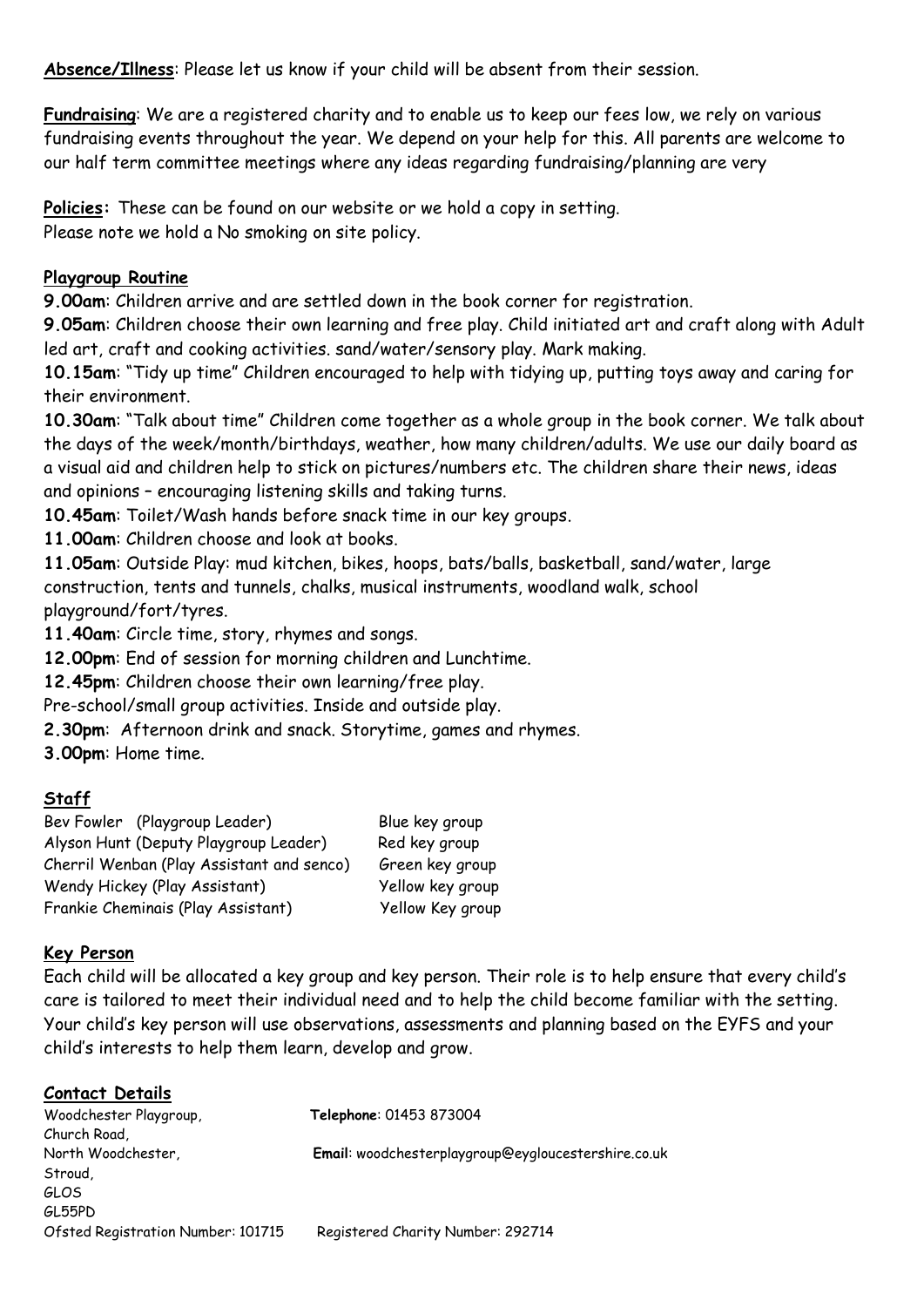### Woodchester Playgroup Booking Form

Name of Child: …………………………………………………………………

Date of Birth:…………………………………………………………………(Birth certificate check)

Start Date:……………………………………………………………………..

Woodchester playgroup charges an hourly rate of £5.00

Please confirm if eligible for Early Years Free Entitlement. YES/NO Top up payment. YES/NO

I would like to book the following sessions:

|           | $9 - 12pm$ | $9 - 3pm$ |
|-----------|------------|-----------|
|           | £15.00     | £30.00    |
| Monday    |            |           |
| Tuesday   |            |           |
| Wednesday |            |           |
| Thursday  |            |           |
| Friday    |            |           |

I agree to the above sessional times and costs. If I do not receive funding or need to pay a top up, I will pay the invoice by the due date.

Payment Terms and conditions.

- You will be invoiced by email half termly for the sessions you have booked for your child.
- Fees must be paid by the due date.
- All absences previously booked must be paid for.
- Please notify the playgroup if your child will be absent from their session.
- If invoices are not paid on time your space will be cancelled and methods sought to redeem outstanding payments.
- The penalty charge for continued late collection is £3.00 for every five minutes.
- If a child has not been collected at the end of their session, we will follow our uncollected children procedure.
- Fees may increase periodically in order to cover running costs. You will be notified of any increases.

I have read and agree to the Terms and Conditions of Woodchester Playgroup.

Signed: ……………......................................................... Date: ………………………………….



Notes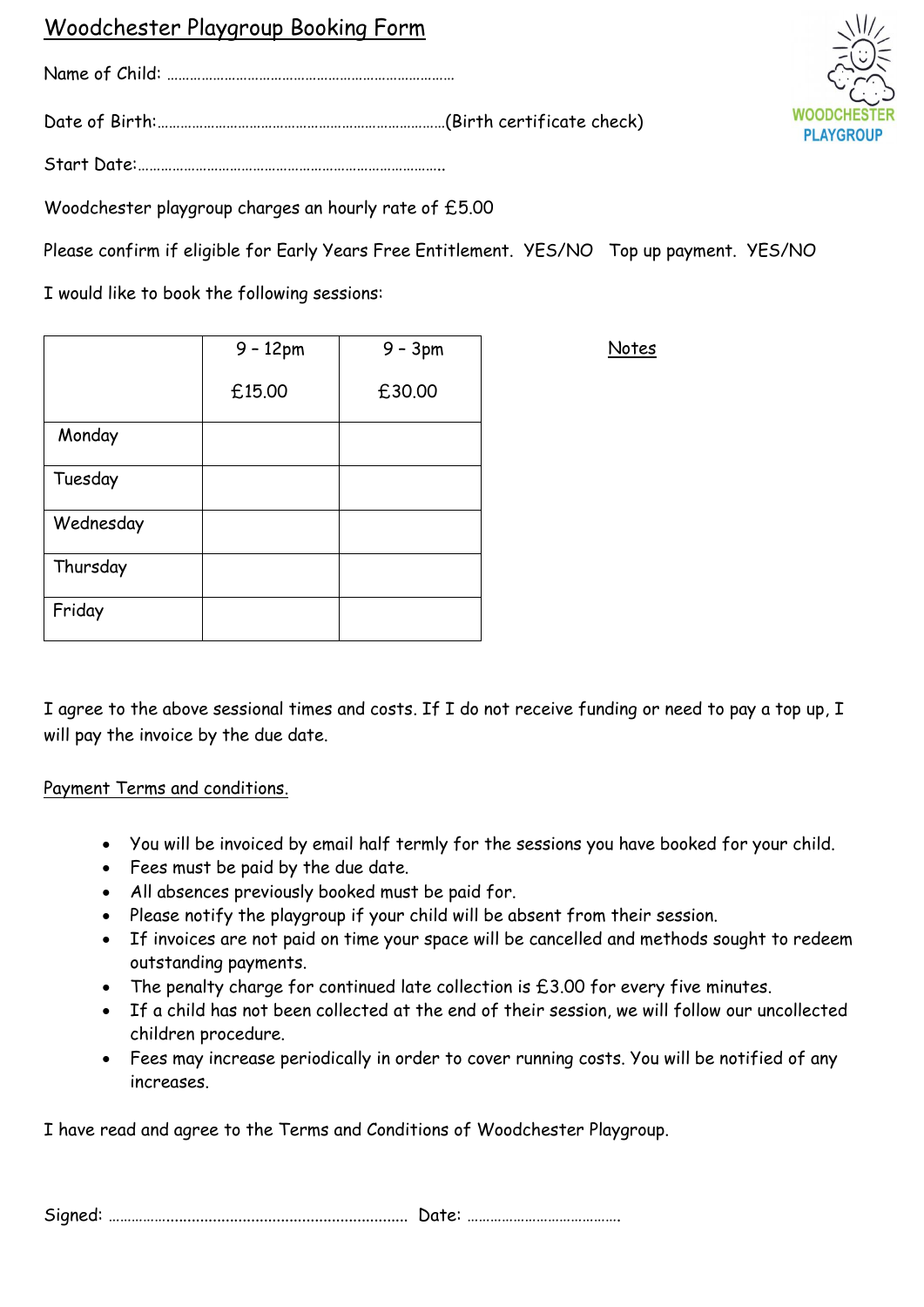## Registration Form

| Child's first name: | $M/F$ : | Surname: | Date of birth: |
|---------------------|---------|----------|----------------|
|                     |         |          |                |

### **Parent/Guardian details**

| Title:                                                                                                                         | First name: |                | Surname:     |                                     |                                                           | Title:                                                  | First name:                |                            | Surname: |              |
|--------------------------------------------------------------------------------------------------------------------------------|-------------|----------------|--------------|-------------------------------------|-----------------------------------------------------------|---------------------------------------------------------|----------------------------|----------------------------|----------|--------------|
| Home address:                                                                                                                  |             |                |              |                                     |                                                           | Home address (if different):                            |                            |                            |          |              |
| Yes / No<br>Does the child normally live at this address?                                                                      |             |                |              |                                     | Does the child normally live at this address?<br>Yes / No |                                                         |                            |                            |          |              |
| Home number:                                                                                                                   |             | Mobile number: | Work number: |                                     |                                                           | Home number:                                            |                            | Mobile number:             |          | Work number: |
| Email address:<br>N.I number:                                                                                                  |             |                |              |                                     |                                                           | Email address:<br>N.I number:                           |                            |                            |          |              |
| Does this person have parental responsibility?                                                                                 |             |                |              | Yes / No                            |                                                           | Does this person have parental responsibility? Yes / No |                            |                            |          |              |
| Does anyone else have parental responsibility for this child?                                                                  |             |                |              |                                     |                                                           | Yes / No (If yes, please provide details on back)       |                            |                            |          |              |
| Additional Emergency Contact Details (please provide details of two people we can contact if we are unable to get hold of you) |             |                |              |                                     |                                                           |                                                         |                            |                            |          |              |
| Name:                                                                                                                          |             |                |              | Mobile number:<br>Telephone number: |                                                           |                                                         |                            |                            |          |              |
| Address:                                                                                                                       |             |                |              |                                     |                                                           |                                                         | Relationship to the child: |                            |          |              |
| Name:                                                                                                                          |             |                |              |                                     |                                                           | Mobile number:<br>Telephone number:                     |                            |                            |          |              |
| Address:                                                                                                                       |             |                |              |                                     |                                                           |                                                         |                            | Relationship to the child: |          |              |

### **Child's Doctor**

| Name of Doctor:           |            |
|---------------------------|------------|
| Surgery Name and Address: | Telephone: |

### **Additional Information (optional)**

| Childs first language:           | Family religion: | Ethnic origin: |
|----------------------------------|------------------|----------------|
| Other languages spoken by child: |                  |                |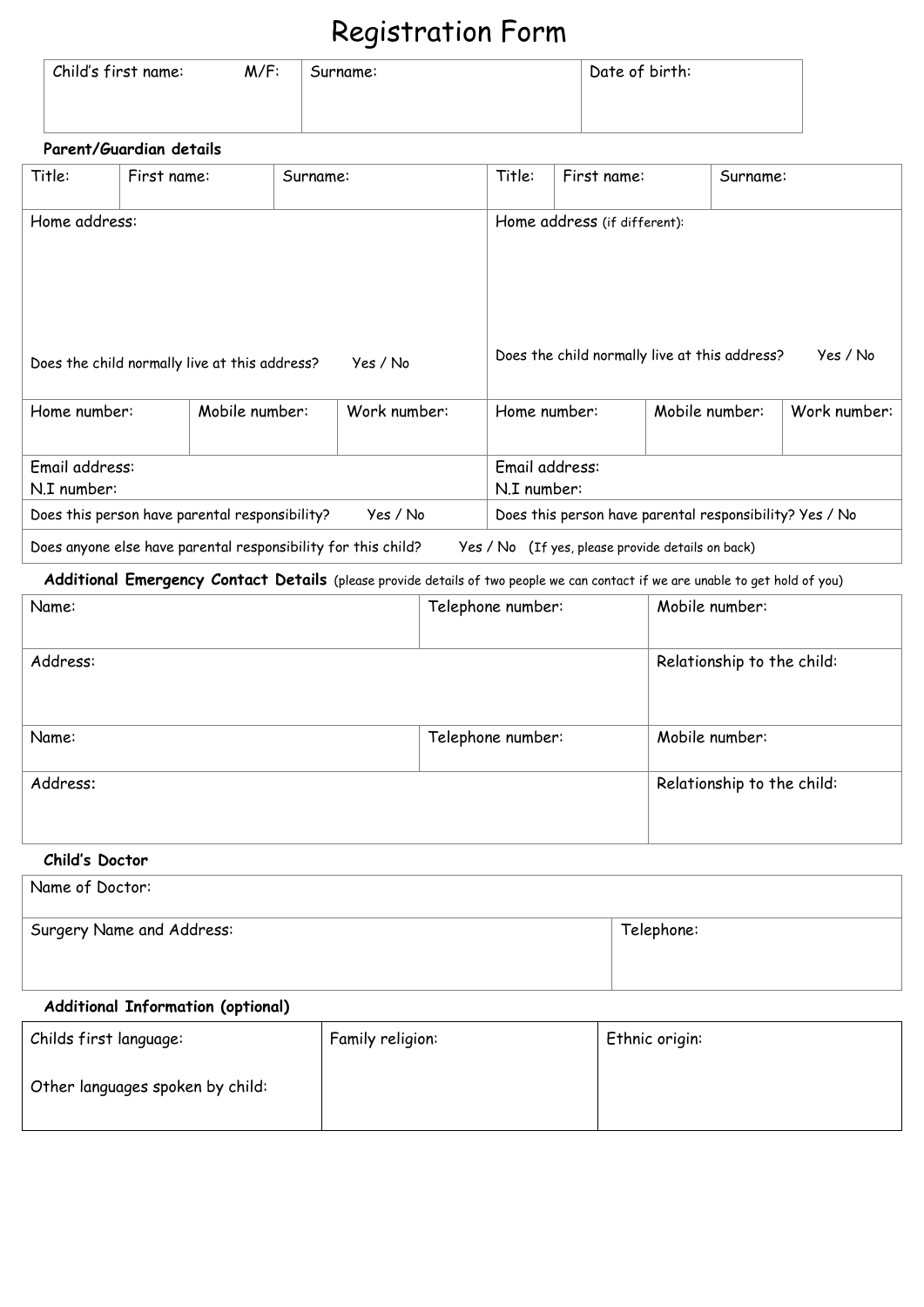|  | Additional Information: Please let us know of any health problems, additional needs, special dietary/religious |  |
|--|----------------------------------------------------------------------------------------------------------------|--|
|  | requirements, Allergies, medication or anything else we should know about your child:                          |  |

**Other professionals involved with the family:**

It is a requirement by Ofsted to have a record of which parent, carer, other adults or children your child normally lives with. Please provide names and addresses of all the people and on which days this information relates to.

| <b>DAY</b>      | <b>NAMES</b> | ADDRESS |
|-----------------|--------------|---------|
| <b>MONDAY</b>   |              |         |
| <b>TUESDAY</b>  |              |         |
| WEDNESDAY       |              |         |
| <b>THURSDAY</b> |              |         |
| FRIDAY          |              |         |
| SATURDAY        |              |         |
| SUNDAY          |              |         |

People authorised by you to collect your child:

Password:

I hereby give permission for my child to receive BASIC FIRST AID and/or ANAESTHETIC/TREATMENT in hospital in case of a medical emergency during my absence.

**Signature of parent/Guardian:**

**Date:**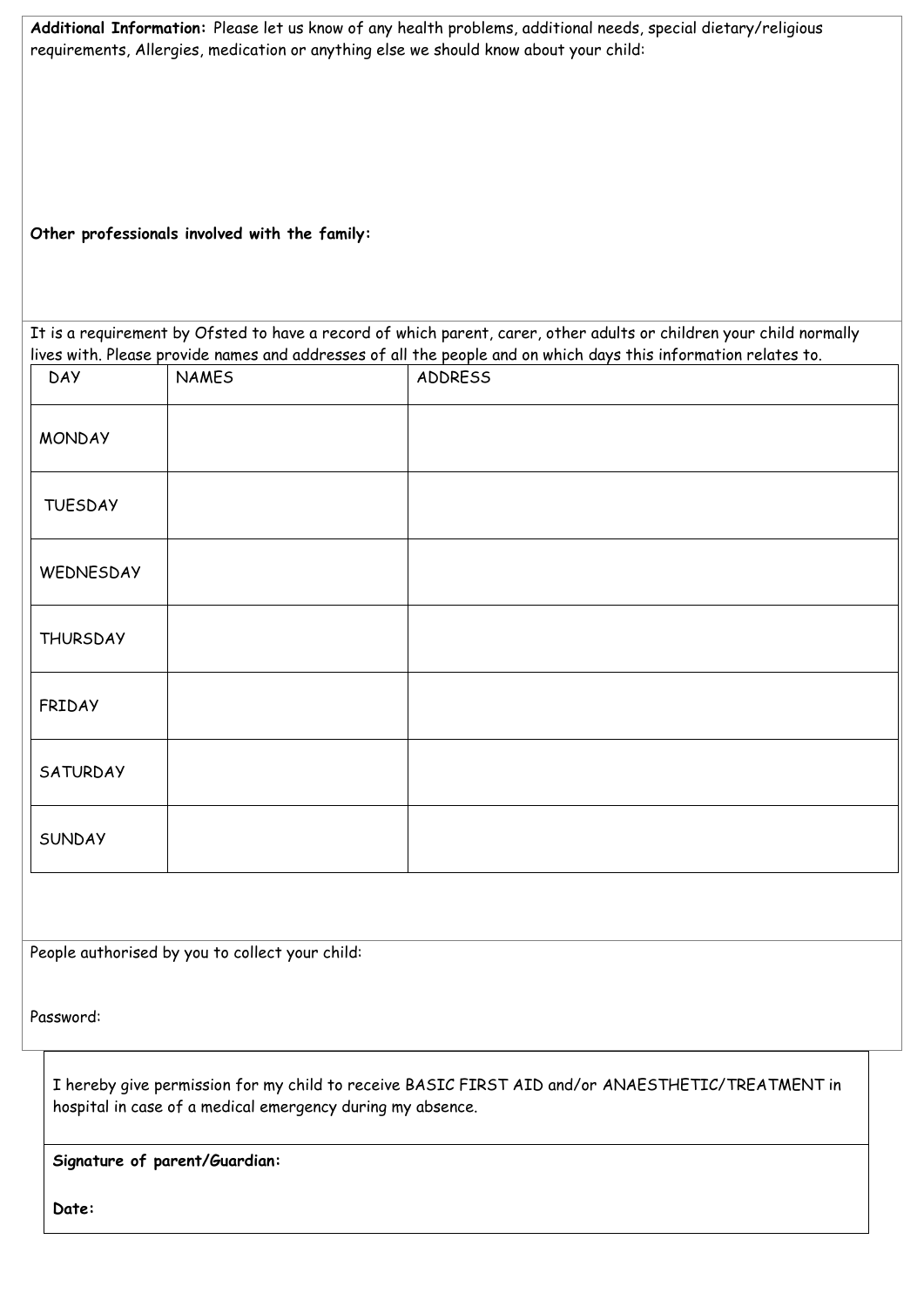Privacy Notice/Data Consent – Please read our Privacy notice policy 10.1 on our website

Could you please sign the statements below to ensure you are happy with the collection, storing and processing of personal data and information. Some of the Data will be stored in a manual file in a locked filing cabinet at playgroup and some will be stored on a password protected laptop in a locked filing cabinet at playgroup.

**Name of Child: ……………………………………………………………………………**

I am happy for Woodchester Playgroup to request and store required information relating to my child's name, age, additional needs, family details including parent's details and other family/friend's details including address, telephone numbers, doctors etc. **SIGN: DATE:**

I am happy for my child's data to be disclosed to authorised recipients relating to childcare vouchers, Learning Book, Gloucestershire County Council and the administration necessary for Woodchester Playgroup and Woodchester playgroup financial administrator to perform its duties and obligations eg names on attendance registers, email addresses for invoices, information for funding portal. **SIGN: DATE:**

I am happy for my child's data, if necessary, to be disclosed to authorised parties in relation to my child's health, safety and welfare eg school teachers and outside professionals. You will be notified unless it puts your child at risk of significant harm. **SIGN: DATE:**

I am happy to ask for right of access to my child's personal data. **SIGN: DATE:**

I will ensure that the personal data Woodchester Playgroup hold remains accurate and up to date and will let the Data Protection Leads (Bev) know of any changes. **SIGN: DATE:**

I understand that my child's personal data will be kept for 3 years after leaving Woodchester Playgroup and disposed of securely when it is no longer required by shredding. (In certain circumstances up to 21 years) **SIGN: DATE:**

I understand that I have the right to restrict processing of my child's personal data and will let the Data Protection Leads (Bev) know if I have any concerns. **SIGN: DATE:**

I understand Woodchester Playgroup have an appropriate data protection policy. **SIGN: DATE:**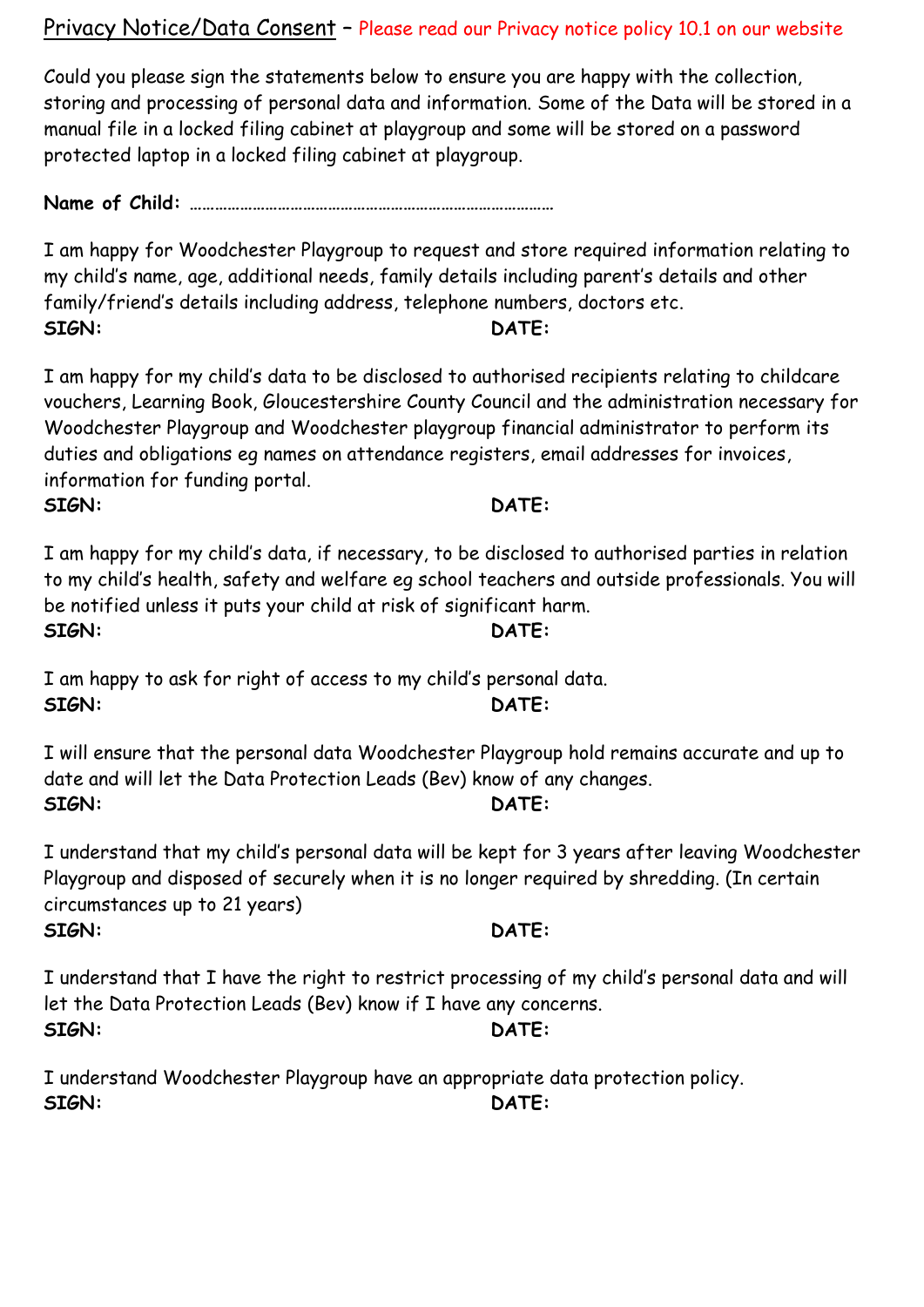

As a provider of childcare registered with Ofsted, we are required to follow our child protection procedures to fulfil our responsibility to safeguard children.

As a provider of childcare involved in the care of your child, we will share with you any concerns we may have regarding injury or specific issues of concerns at all times. A confidential record of such incidents will be kept and shared with you.

We do have a duty to refer to Gloucestershire children's safeguarding board if we suspect your child is at risk of child abuse. We will inform you if we make a referral unless this would place your child at risk of significant harm. Our responsibility is to safeguard children and our first concern will always be the welfare of your child.

I ………………………………………………………………...... (Name of person with parental responsibility)

……………………………………………………………………………………………………………………………………………….

Have read and understood the above statement and agree with the procedures to safeguard my child.

Signature of person with parental responsibility: ………………………………………………………………………………

Name of child: ………………………………………………………………………………………………………….

Date: ………………………………………….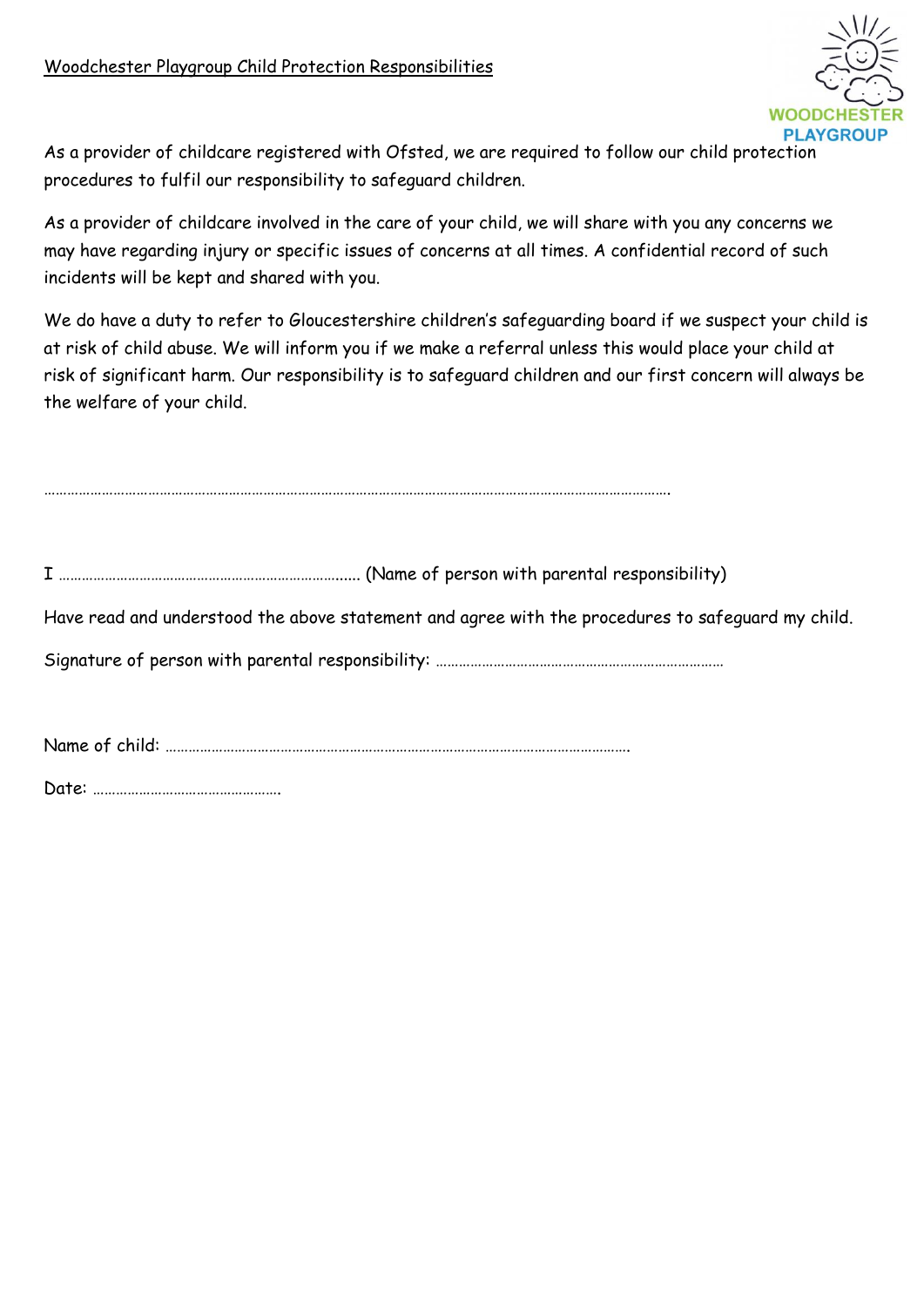### Parent/Playgroup contract - To be signed by person with parental responsibility

CHILDS NAME………………………………………………………... PARENT/CARER NAME…………………………………………………...

• I/We understand that parents will be invoiced via email by the playgroup's financial Administrator. No refunds will be given for absence whether for holidays or sickness unless the latter is long term. Fees will only be refunded for unforeseen circumstances (eg snow/heating) if the closure is for 2 or more consecutive playgroup days. One terms notice (based on 6 terms per annum) is required should I/We no longer require our child's playgroup place. I give permission for my email and details to be passed to the financial administrator for administrative duties. **Signed: Date:** 

• From time to time we have photographs taken of the children engaged in their usual playgroup activities or if we have special visitors for our playgroup album and/or for publishing in the local paper/Woodchester word. I/We give permission for our child's photograph to be used within the playgroup I/We give permission for our child's photo to appear on the playgroup website (unnamed) I/We give permission for our child's photo to appear in local publications **Signed: Date:** 

- I/We give permission for staff to undertake observations of my child as part of the ongoing assessment of my child. These observations will be in the form of photographs and written observations on the learning book. Any additional observations will be stored in your child's file. Signed: **Date: Date: Date:**
- I/We give permission for information to be shared with other relevant professionals eg: early years help, speech and language therapy, physiotherapist, health visitor, teacher, Doctor etc **Signed: Date:**
- I/we give permission for my child to use/play on the school fort and balancing equipment, playground, tyres, woodland area and use own scooters with helmets. (supervised by staff) **Signed: Date:**
- I/We understand the staff are only covered by the playgroups insurance to look after our child during playgroup hours (9am-3pm). On arrival prior to the start of the session, I/We are responsible for our child. Once our child has been passed to the collecting adult at the end of the session the staff are no longer responsible for supervising a child. **Signed: Date:**
- During warm/hot weather, please make sure sun protection cream is applied before your child attends playgroup and that your child brings a sun hat. **Signed: Date:**
- I/We give permission for my child to go on local walks with staff and volunteers from Woodchester Playgroup. This will always be in small groups with high adult to child ratios. High vis tabards will be worn. **Signed: Date:**
- I/We give permission for my child to receive **BASIC FIRST AID** and/or **ANAESTHETIC TREATMENT** in hospital in case of a medical emergency during my absence. **Signed: Date**:
- I/We agree that if any circumstances change, we will immediately notify the staff and amend any details to records. **Signed: Date:**